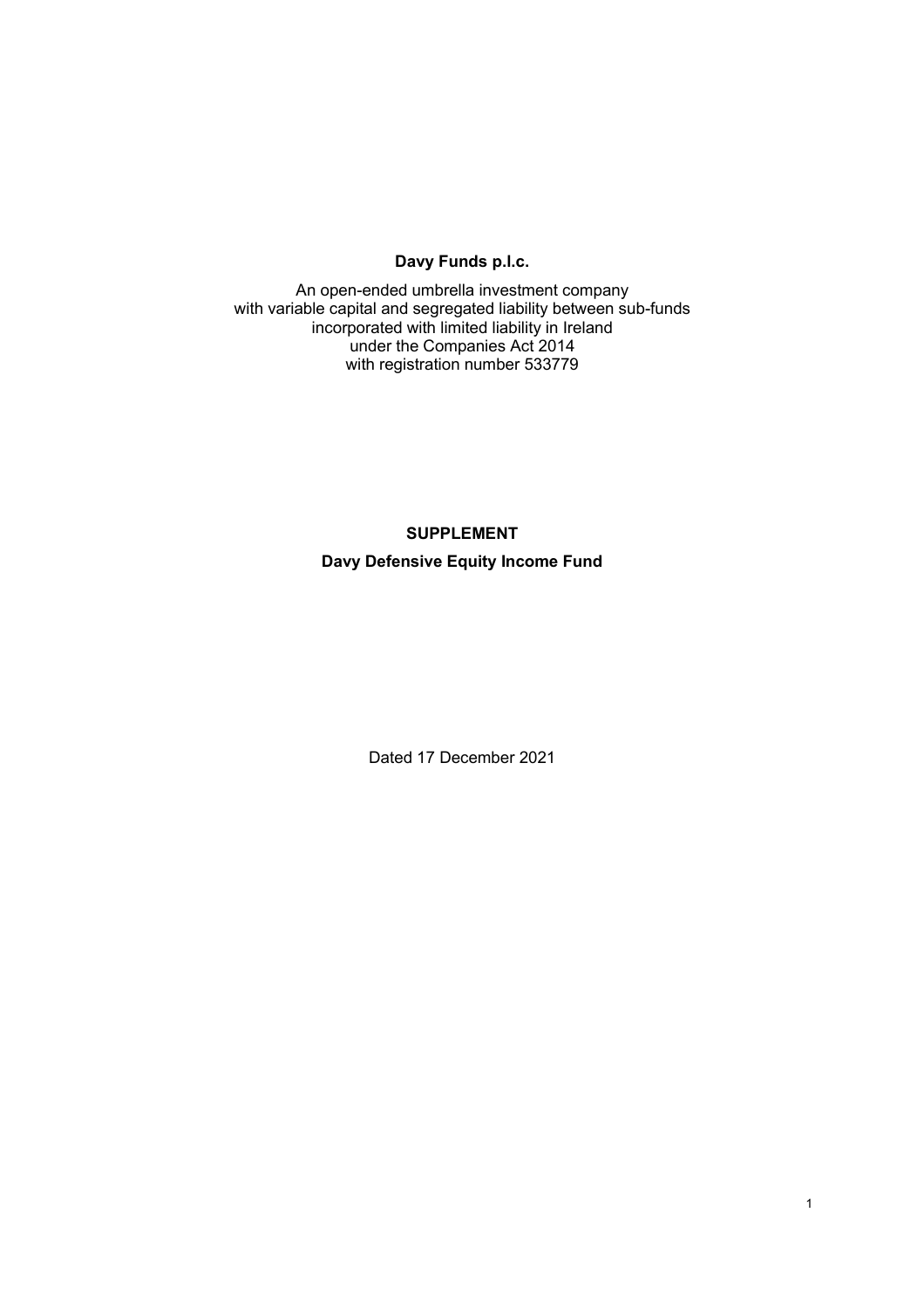#### **IMPORTANT INFORMATION**

**THIS DOCUMENT IS IMPORTANT. BEFORE YOU PURCHASE ANY OF THE SHARES REPRESENTING INTERESTS IN THE FUND DESCRIBED IN THIS SUPPLEMENT YOU SHOULD ENSURE THAT YOU FULLY UNDERSTAND THE NATURE OF SUCH AN INVESTMENT, THE RISKS INVOLVED AND YOUR OWN PERSONAL CIRCUMSTANCES. IF YOU ARE IN ANY DOUBT ABOUT THE CONTENTS OF THIS SUPPLEMENT YOU SHOULD TAKE ADVICE FROM AN APPROPRIATELY QUALIFIED ADVISOR.** 

**The Directors (whose names appear under the heading "Management of the Company – Directors" in the Prospectus), accept responsibility for the information contained in this Supplement and the Prospectus. To the best of the knowledge and belief of the Directors (who have taken all reasonable care to ensure that such is the case) the information contained in this Supplement and in the Prospectus is in accordance with the facts and does not omit anything likely to affect the import of such information. The Directors accept responsibility accordingly.** 

**Shareholders should note that dividends will be paid out of capital, therefore capital may be eroded, distribution is achieved by forgoing the potential for future capital growth and this cycle may continue until all capital is depleted.** 

This Supplement contains information relating specifically to Davy Defensive Equity Income Fund (the "**Fund**"), a fund of Davy Funds p.l.c. (the "**Company**"), an open-ended umbrella fund with segregated liability between sub-funds authorised by the Central Bank as a UCITS pursuant to the Regulations.

**This Supplement forms part of and should be read in the context of and in conjunction with the Prospectus for the Company dated 17 December 2021 (the "Prospectus").** 

**The Fund is suitable for investors who are prepared to accept a high level of volatility.** 

**It is the intention of the Company to invest on behalf of the Fund in equities and in financial derivative instruments ("FDIs") for investment and efficient portfolio management purposes ("EPM") to achieve its investment objective. (See "Borrowing and Leverage" below for details of the leverage effect of investing in FDIs).**

Certain risks attached to FDIs are set out in the Prospectus under "**Risk Factors**".

### **Suitability of Investment**

You should inform yourself as to (a) the possible tax consequences, (b) the legal and regulatory requirements, (c) any foreign exchange restrictions or exchange control requirements and (d) any other requisite governmental or other consents or formalities which you might encounter under the laws of the country of your citizenship, residence or domicile and which might be relevant to your purchase, holding or disposal of the Shares.

**You should note that there is a difference between the nature of a deposit and the nature of an investment in the Fund and the principal invested in the Fund is capable of fluctuation. The value of the Shares may go up or down and you may not get back the amount you have invested**. See the section headed "**Risk Factors**" in this Supplement and in the Prospectus for a discussion of certain risks that should be considered by you.

An investment in the Shares is only suitable for you if you (either alone or with the help of an appropriate financial or other advisor) are able to assess the merits and risks of such an investment and have sufficient resources to be able to bear any losses that may result from such an investment. The contents of this document are not intended to contain and should not be regarded as containing advice relating to legal, taxation, investment or any other matters.

#### **General**

This Supplement sets out information in relation to the Shares and the Fund. You must also refer to the Prospectus which is separate to this document and describes the Company and provides general information about offers of Shares in the Company. You should not take any action in respect of the Shares unless you have received a copy of the Prospectus. Should there be any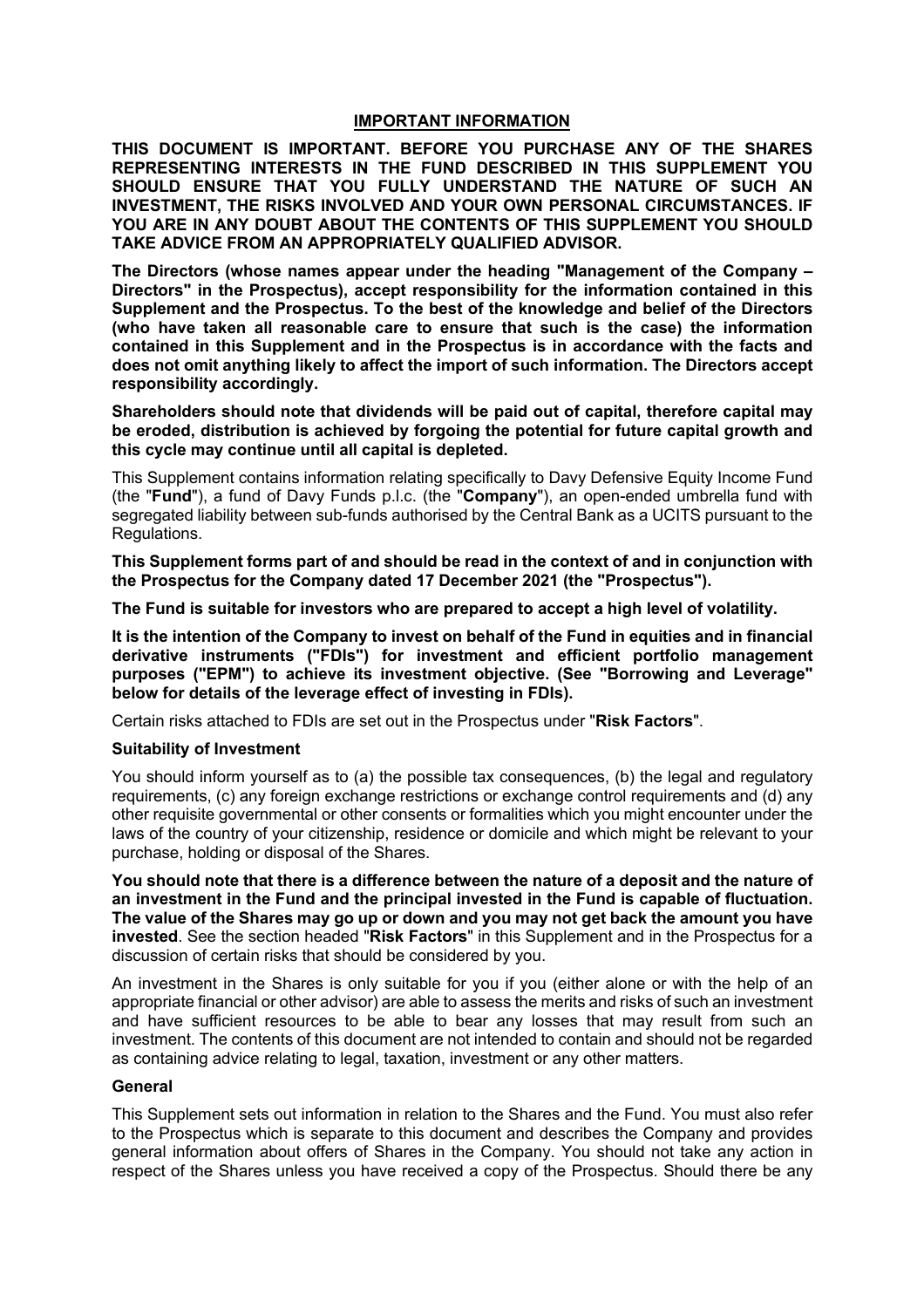inconsistency between the contents of the Prospectus and this Supplement, the contents of this Supplement will, to the extent of any such inconsistency, prevail. This Supplement and the Prospectus should both be carefully read in their entirety before any investment decision with respect to Shares is made.

## **Distribution of this Supplement and Selling Restrictions**

Distribution of this Supplement is not authorised unless accompanied by a copy of the Prospectus (other than to prior recipients of the Prospectus). The distribution of this Supplement and the offering or purchase of the Shares may be restricted in certain jurisdictions. If you receive a copy of this Supplement and/or the Prospectus you may not treat such document(s) as constituting an offer, invitation or solicitation to you to subscribe for any Shares unless, in the relevant jurisdiction, such an offer, invitation or solicitation could lawfully be made to you without compliance with any registration or other legal requirement. If you wish to apply for the opportunity to purchase any Shares, it is your duty to inform yourself of, and to observe, all applicable laws and regulations of any relevant jurisdiction. In particular, you should inform yourself as to the legal requirements of so applying, and any applicable exchange control regulations and taxes in the countries of your respective citizenship, residence or domicile as well as any other requisite governmental or other consents or formalities which might be relevant to your purchase, holding or disposal of the Shares.

## **DEFINITIONS**

**Approved Counterparty** means any entity selected by the Investment Manager as may be described in the Supplement, provided always that the relevant entity is, in relation to OTC derivatives, one falling within a category permitted by the Central Bank Notices;

**Base Currency** means Euro;

**Business Day** means any day (other than a Saturday, Sunday or public holiday) on which banks are open for business in Dublin or such other day or days as may be determined by the Directors from time to time and as notified to Shareholders in advance;

**Dealing Day** means each Business Day and such other day or days as the Directors may, in their absolute discretion, determine and notify in advance to Shareholders;

**Dealing Deadline** in respect of subscriptions and repurchases means 16.00 p.m. (Irish time) on the Business Day immediately preceding the relevant Dealing Day, or such other time for the relevant Dealing Day as may be determined by Directors and notified in advance to Shareholders provided always that the Dealing Deadline is no later than the Valuation Point;

**Distribution Date** means the dates or dates by reference to which a distribution may at the discretion of the Directors be declared which shall usually be 30 September and 31 March in each year;

**Initial Issue Date** means the initial issue date of the Shares of the Fund;

**Investment Manager** means Davy Global Fund Management Limited;

**Manager** means Davy Global Fund Management Limited or such other person as may be designated, in accordance with the Central Bank Rules, as the Company's fund management company;

**Minimum Fund Size** means €5,000,000 or such other amount as the Directors may in their absolute discretion determine;

**Settlement Date** in respect of subscriptions and redemptions respectively shall have the meaning outlined in the section entitled "**Key Information for Buying and Selling Shares**" below;

**Valuation Point** means the close of business in the relevant market where assets are listed or traded on the first Business Day immediately preceding the relevant Dealing Day by reference to which the Net Asset Value per Share of the Fund is determined provided such point will in no case precede the close of business in the relevant market that closes first on the relevant Business Day.

All other defined terms used in this Supplement shall have the same meaning as in the Prospectus.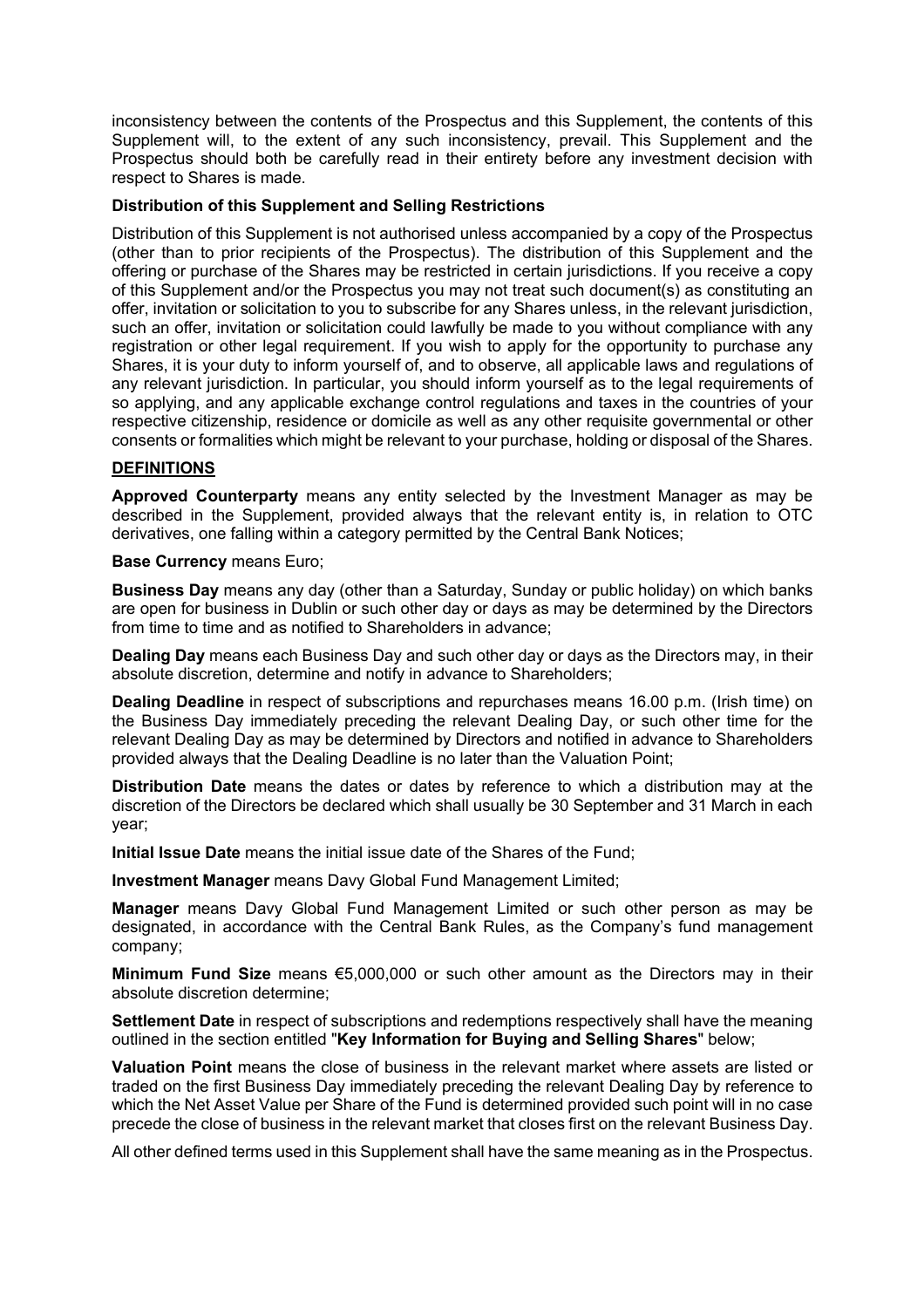## **Investment Objective and Policies**

### **Investment Objective:**

The Fund's investment objective is to achieve stable long-term growth in both capital and income by investing directly and/or indirectly (via financial derivative instruments ("**FDIs**") and exchangetraded funds ("**ETFs**") in a diversified portfolio of global equity securities. There is no guarantee or assurance that the investment objective of the Fund will actually be achieved.

### **Investment Policies:**

The Fund aims to deliver income by investing in selected securities with solid dividend yields. The Fund will use additional income received, from the selling of the Options, to purchase Options on major indices so as to provide increased protection and improve the defensive nature of the Fund. Typically when equity indices decline, the value of Put Options on those indices increase, thereby potentially reducing the down side risk of the overall Fund.

Further details of the assets the Fund will invest in to achieve its investment objective are set out below:

- (i) Equities: The Fund will invest in a diversified portfolio of global equity securities. A global universe of stocks is screened to identify attractive companies for possible selection by the Investment Manager. An emphasis will be placed upon the following characteristics: companies with dividend yields which have been above the sector average and are likely to be sustainable over time, financial strength as reflected in solid balance sheets and cashflow statements. The Fund does not set a target for downside protection. Such equities will typically be those issued by companies with large capitalisation (i.e. in excess of €10 billion) from across all industry sectors (e.g. financial, healthcare, materials and technology), which are primarily traded on major European, UK or US exchanges which are listed in Appendix I of the Prospectus.
- (ii) UCITS or open-ended alternative investment funds ETFs: Investments in such ETFs will provide indirect exposure to the global equities market to the Fund. Any investment in ETFs / collective investment schemes shall not exceed in aggregate 10% of the Net Asset Value of the Fund. The Fund will only invest in open-ended alternative investment funds that satisfy the conditions applied from time to time by the Central Bank.
- (iii) Money market instruments such as cash or cash equivalents i.e. short-term money market deposits: (investment grade or higher by an internationally recognised rating agency). The level of cash held may vary depending on the prevailing market conditions. The Fund may hold up to 100% of its Net Asset Value in cash at any one time, depending on market conditions.
- (iv) FDIs in the form of Call and Put Options and Futures on equity indices and/or equity securities.

The Investment Manager will seek to enhance the income of the Fund by selling call Options on some of the underlying equity securities within the Fund. Furthermore the Investment Manager will seek to reduce the volatility of the Fund by purchasing put Options on some of the major global equity indices such as S&P, EURO STOXX and FTSE indices ("**Equity Indices**"). A put Option is the right but not the obligation to sell to the seller a specified quantity of a particular asset at a specified price. If subsequently, equity markets decline, the value of these Put Options are likely to increase thereby reducing potential decline in the Fund value thus reducing the volatility of the Net Asset Value of the Fund. The Equity Indices which the Fund will have exposure to through the use of Options will at all times comply with the provisions of the Regulations and the requirements of the Central Bank in respect of UCITS financial indices, in particular in respect of their rebalancing frequency, diversification and publication requirements. In particular, such financial indices will typically be rebalanced annually but may be more frequent in certain cases, noting that the rebalancing frequency will not impact on the strategy of the Fund or on transaction costs associated with the Fund.

The Investment Manager will actively monitor the Fund's positions to ensure that the Fund complies with the investment restrictions and is not leveraged in excess of 100% of its Net Asset Value.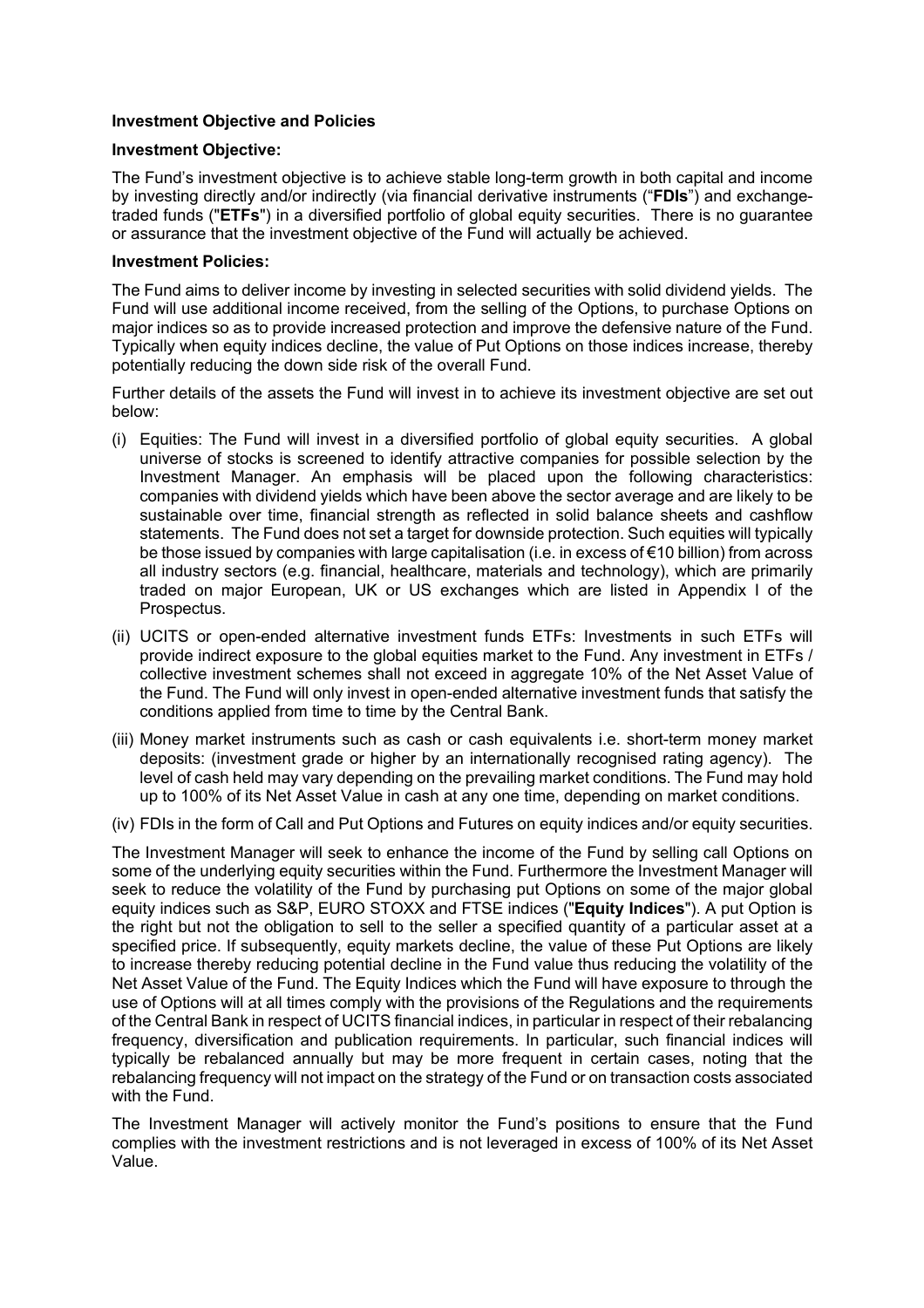As indicated above, the Investment Manager may use Futures to gain indirect exposure to equities.

For further information on the use of FDIs see "**Use of Derivative Contracts**" below.

## **Investment Restrictions**

The Fund shall:

- not invest more than 10% of its Net Asset Value in the securities of any one issuer and shall not acquire more than 5% of the securities of any one issuer;
- not invest more than 10% of its net assets in other UCITS or open-ended alternative investment funds ETFs;
- not invest more than 60% of its Net Asset Value in securities or FDIs where the underlying securities are in any one geographical region;
- not acquire any shares carrying voting rights which would enable it to exercise significant influence over the management of an issuing body; and
- not invest in real estate or indirectly in physical commodities.

If the above limits are exceeded for reasons beyond the control of the Investment Manager, or as a result of the exercise of subscription rights, the Investment Manager must adopt as a priority objective for its sales transactions the remedying of that situation, taking due account of the interests of Shareholders.

In addition, the general investment restrictions set out under the heading "**Investment Restrictions**" in the Prospectus shall apply.

The Fund will seek to avoid investment in securities of issuers which are considered by a thirdparty data provider to be violating fundamental humanitarian principles or violating human rights (and where the third-party data provider's assessment does not cover a particular issuer, the Investment Manager will establish on a best-efforts basis whether the issuer is in violation of these principles). Additionally, the Fund will seek to avoid investment in securities of issuers that manufacture cluster munitions or landmines or issuers that derive more than 10% of their revenue from the production of thermal coal.

### **Use of Derivative Contracts**

### *Futures*

Futures are contracts to buy or sell a standard quantity of a specific asset (or, in some cases, receive or pay cash based on the performance of an underlying asset, instrument or index) at a pre-determined future date and at a price agreed through a transaction undertaken on an exchange. Futures contracts allow the Fund to hedge against market risk or gain exposure to the underlying market. Since these contracts are marked-to-market daily, the Fund can, by closing out their position, exit from their obligation to buy or sell the underlying assets prior to the contract's delivery date. Futures may also be used to manage cash balances, both pending investment of a cash flow and with respect to fixed cash targets. Frequently, using Futures to achieve a particular strategy, instead of using the underlying or related security or index, results in lower transaction costs being incurred. Any Futures contract entered into by the Fund will be in accordance with the limits prescribed by the law.

The Fund will use stock and/or index Futures to manage risk in the Fund's portfolio. The use of index Futures will be to hedge overall portfolio positions. The Fund will take Futures positions in Equity Indices or individual stocks. The Futures will be bought to reduce short term exposure of the Fund to adverse movements in the relevant index or to neutralize short term potential exposure due to the release of important economic announcements or other unforeseeable events. Such Futures will be used by the Fund as an alternative to closing off active positions. Stock Futures will be used in a similar way as a means of hedging individual positions from adverse movements arising from earnings announcements.

The Company may incur transaction costs in respect of entering into any currency or asset or index hedging.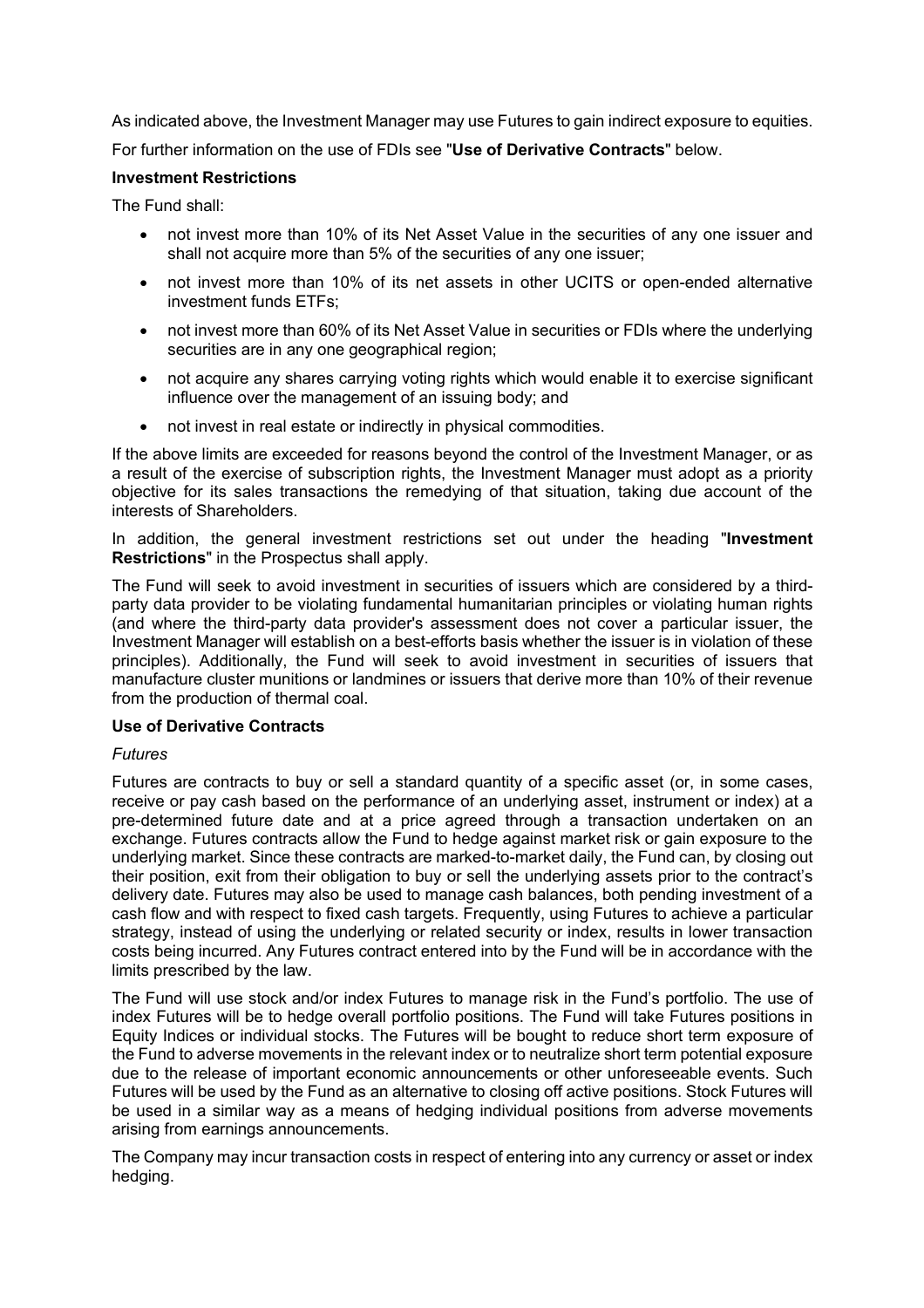# *Options*

The right to buy or sell a specific quantity of a specific asset at a fixed price at or before a specified future date. There are two forms of Options: put or call Options. Put Options are contracts sold for a premium that give to the buyer the right, but not the obligation, to sell to the seller a specified quantity of a particular asset (or financial instrument) at a specified price. Call Options are similar contracts sold for a premium that give the buyer the right, but not the obligation, to buy from the seller a specified quantity of a particular asset (or financial instrument) at a specified price. Options may also be cash-settled. The Fund may use such instruments to hedge against market risk or currency risk by using stop-loss strategies. Any Option entered into by the Fund will be in accordance with the limits prescribed by the law.

A selling written call Options strategy involves: (i) gaining exposure to a base portfolio of equity securities (the "**Equity Securities Portfolio**") either by direct investment in the equity securities or via call Options which gain exposure to the returns of a direct investment, such as Options referencing the equity securities (individually or as a basket or portfolio) or referencing an index comprising the equity securities and (ii) periodically selling call Options on the same Equity Securities Portfolio. Such call Options will, in exchange for an upfront premium (the "**Premium**"), give the counterparty the right, but not the obligation, to buy the relevant equity securities on some future date (the "**Exercise Date**") for a price that is fixed (the "**Strike Price**"), regardless of the market price of the equity securities or level of the relevant indices on the Exercise Date. Alternatively a single cash payment is made to the counterparty which is equal to the difference between the Strike Price of the call Option and the price of the equity securities or indices on the Exercise Date rather than equity securities actually being exchanged in return for a fixed payment. The effect of selling call Options is to limit the gains that can be made, over the lifetime of the call Options, from increases in the value of the Equity Securities Portfolio. However, in return for giving up some potential gains, the Premium is paid by the counterparty. The Premium provides a cushion against losses should the value of the Equity Securities Portfolio decline and provides an income should the value of the Equity Securities Portfolio remain static. The Fund will make a gain if the Equity Securities Portfolio performs positively, but this may be less than the gain that would be made if the Investment Manager had owned the Equity Securities Portfolio but had not sold the call Options. Written or selling a call Option is when the seller gives the buyer of the call Option the right to buy a stock at certain price by a certain date. The seller of the call receives the premium that the buyer of the call Option pays. If the seller of the call owns the underlying stock, then it is called "writing a covered call". If the seller of the call does not own the underlying stock, then it is called "writing a naked call".

There will be no "naked" call positions within the Fund.

The Fund may purchase a put Option when it is expected that the underlying asset will decline in price such that the Fund would profit by either selling the put Options at a profit, or by exercising the Option. If the Fund sells a put contract, the Investment Manager is estimating the stock will not decline below the exercise price and will not fall significantly below the exercise price.

The Fund may use put Options, call Options, write Options and equity index Options, depending on the particular circumstances, in order to enhance income within the Fund.

Direct and indirect operational costs and/or fees (which do not include hidden revenue) arising from use of FDIs for EPM purposes may be deducted from the revenue delivered to the Company. Such costs and/or fees are payable to the relevant counterparty to the FDI in question and such counterparty may or may not be related to the Investment Manager or the Depositary. All revenues generated from EPM, net of direct and indirect operational costs, will be returned to the Company.

### **Hedging**

The Fund may utilise the various FDIs outlined above for efficient portfolio management purposes to seek to hedge against declines in the values of the Fund's investments as a result of changes in currency exchange rates adverse market movements or events or to lock in performance of the portfolio. If the Company on behalf of the Fund enters into a FDI with the Approved Counterparty, the Fund could be exposed to credit risk from the creditworthiness of the counterparty.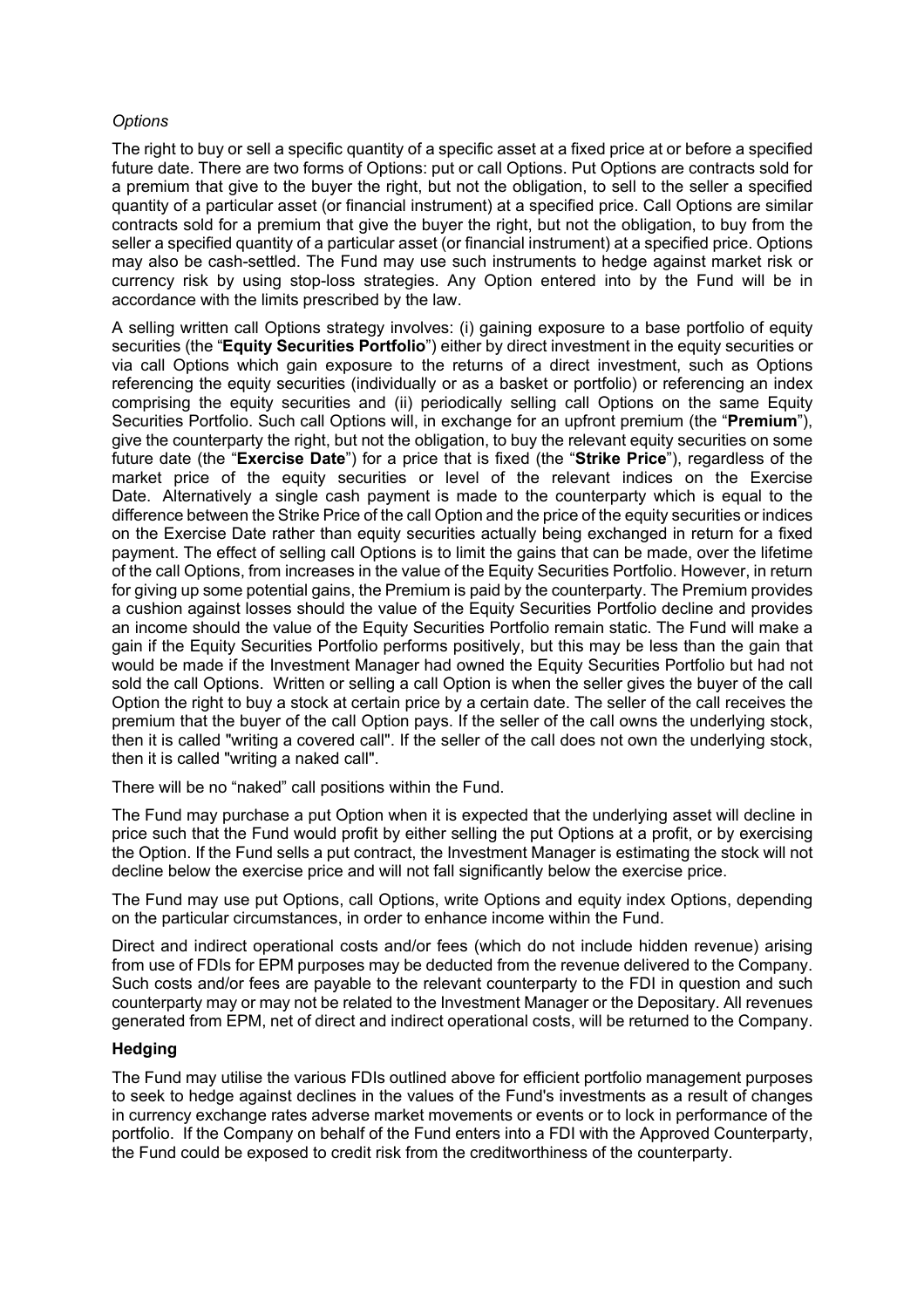# **Borrowings and Leverage**

## (a) Borrowing

The Company may only borrow on a temporary basis for the account of the Fund and the aggregate amount of such borrowings may not exceed 10% of the Net Asset Value of the Fund. In accordance with the provisions of the Regulations, the Company may charge the assets of the Fund as security for borrowings of the Fund.

## (b) Leverage

The Fund may utilise FDI as referred to in the section headed "**Use of Derivatives Contracts**" above. The Fund will use the commitment approach to accurately measure, monitor and manage market risk and calculate its exposures.

The Fund must convert each FDI position into the market value of an equivalent position in the underlying asset of that derivative (standard commitment approach) to calculate a simple sum of the absolute value of the underlying exposures as its gross exposures. Hedging positions and netting arrangements, if used, will not be included in the calculation of the total gross exposures.

It is not expected that leverage (calculated using the Commitment Approach) arising as a result of using FDI will exceed 100% of the Net Asset Value of the Fund.

The Investment Manager does not expect the use of FDI to significantly increase the Fund's risk profile.

The Company on behalf of the Fund has filed with the Central Bank its risk management process which enables it to accurately measure, monitor and manage the various risks associated with the use of FDI. Any FDI not included in the risk management process will not be utilised until such time as a revised submission has been provided to the Central Bank. The Company will, on request, provide supplementary information to Shareholders relating to the risk management methods employed, including the quantitative limits that are applied and any recent developments in the risk and yield characteristics of the main categories of investments.

### **Risk Factors**

The general risk factors are set out in the Prospectus under the heading "**Risk Factors**". Investors should also read and consider the section of the Prospectus entitled "**SFDR-related Disclosures (a) Sustainability Risk**" before investing in the Fund. In addition, the following risk factors apply to the Fund:

- (a) This Fund is not capital protected nor is it guaranteed.
- (b) The Fund is a sub-fund of the Company. The sub-funds of the Company are segregated as a matter of Irish law and as such, in Ireland, the assets of one sub-fund will not be available to satisfy the liabilities of another sub-fund. However, it should be noted that the Company is a single legal entity which may operate or have assets held on its behalf or be subject to claims in other jurisdictions which may not necessarily recognise such segregation. There can be no guarantee that the courts of any jurisdiction outside Ireland will respect the limitations on liability as set out above.
- (c) There can be no assurance that the Fund will achieve its investment objective. The value of Shares and the income therefrom may rise or fall as the capital value of the securities in which the Fund invests may fluctuate. The investment income of the Fund is based on equity dividend payments and the selling of written call Options less expenses incurred. Therefore the Fund's investment may be expected to fluctuate in response to changes in such income or expenses.
- (d) Certain investment positions in which the Fund may invest may become illiquid. This could prevent the Fund from liquidating unfavourable positions promptly and subject the Fund to potential substantial losses. This could also impair the Fund's ability to distribute redemption proceeds to a redeeming Shareholder in a timely manner.
- (e) Futures positions may be become illiquid because certain exchanges limit fluctuations in certain Futures contract prices during a single day by regulations referred to as "daily price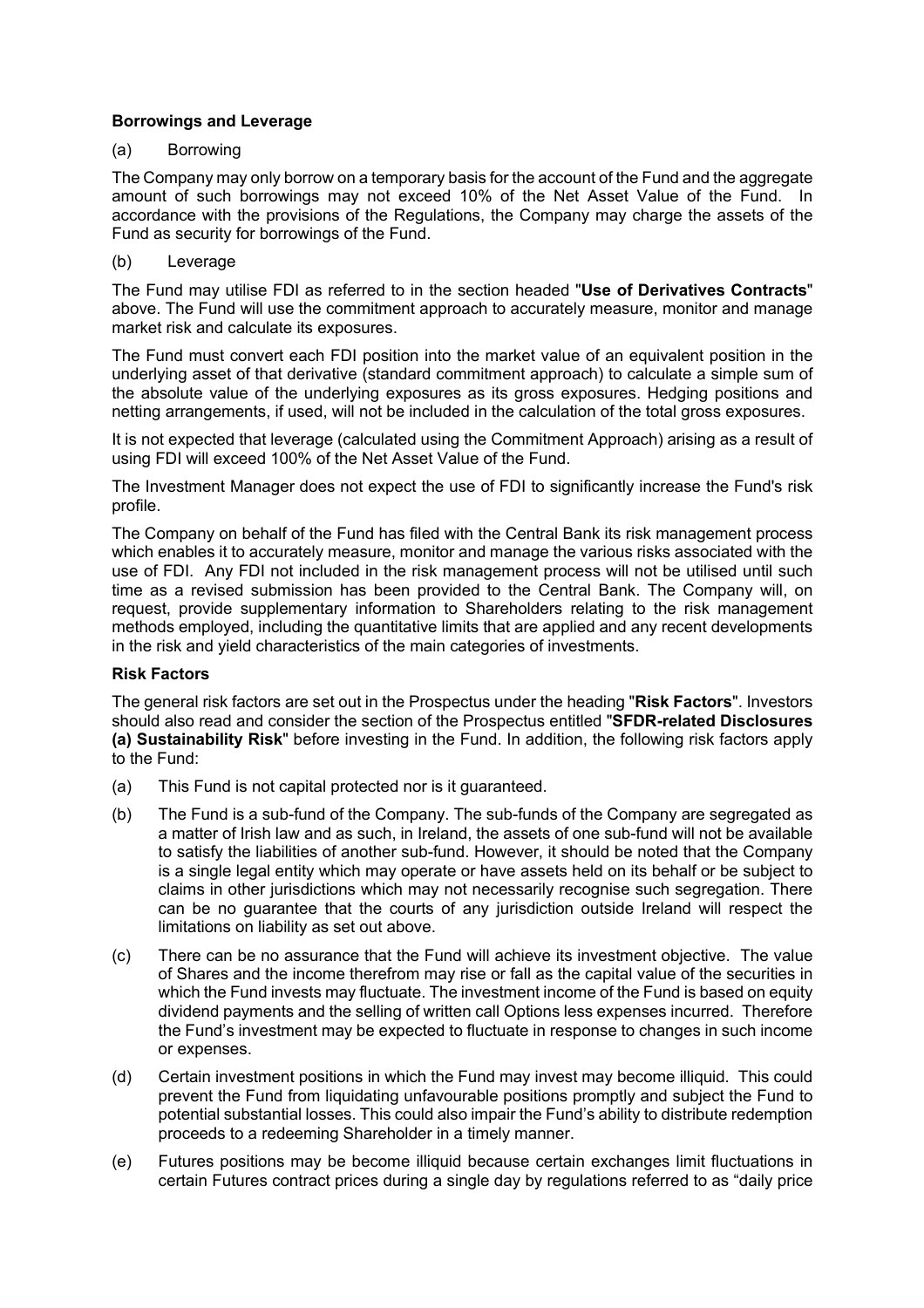fluctuation limits" or "daily limits". Under such daily limits, during a single trading day no trades may be executed at prices beyond the daily limits. Once the price of a contract for a particular Future has increased or decreased by an amount equal to the daily limit, positions in the Future can neither be taken nor liquidated unless traders are willing to effect trades at or within the limit. This could prevent the Fund from liquidating unfavourable positions.

- (f) Currency fluctuations may affect the value of the Fund's investments and the income thereon and, consequently, may adversely affect value of investor's Shares in the Fund. A significant portion of the Fund's assets may be denominated in a currency other than base currency of the Fund. There is the risk the value of such assets and/or value of any distributions from such assets may decrease if the underlying currency in which assets are traded falls relative to the base currency in which Shares are valued and priced. The Fund may hedge its foreign currency risks through foreign currency exchange contracts, Forward contracts, currency Options and other methods. To the extent that the Fund does not hedge its foreign currency risk or such hedging is incomplete or unsuccessful, the value of the Fund's assets and income may be adversely affected by currency exchange rate movements. Additionally, circumstances may also arise in which hedging transactions undertaken by the Company may reduce currency gains which would otherwise accrue to it if where no such heading transactions were undertaken by the Fund.
- (g) The Fund will be exposed to the credit risk of counterparties or brokers, dealers and exchanges through which the Fund deals with in exchange-traded transactions. The Fund may be subject to the risk of loss of such of its assets as are held by a broker in the event of the broker's bankruptcy, the bankruptcy of any clearing broker through which the broker executes and clears transactions on behalf of the Fund, or the bankruptcy of an exchange clearinghouse.

### **Profile of the Typical Investor**

A typical investor will be seeking to achieve a return on their investment in the medium to long term.

#### **Dividend Policy**

For the Class A Accumulating Shares, the Class B Accumulating Shares, the Class C Accumulating Shares, the Class D Accumulating Shares, the Class E Accumulating Shares, the Class F Accumulating Shares, the Class G Accumulating Shares, the Class H Accumulating Shares, the Class I Accumulating Shares, the Class J Accumulating Shares, the Class K Accumulating Shares, the Class L Accumulating Shares, the Class M Accumulating Shares and the Class O Accumulating Shares (the "**Accumulating Share Classes**") (and indicated as such in the table in the section above titled "**Key Information for Buying and Selling Shares**"), it is the present intention of the Directors not to declare or pay dividends, and any income or gains earned by the Fund and these Share Classes, will be reinvested and reflected in the value of the Shares.

For the Class F Distributing Shares, the Class G Distributing Shares, the Class H Distributing Shares, the Class I Distributing Shares, the Class J Distributing Shares, the Class K Distributing Shares, the Class L Distributing Shares and the Class M Distributing Shares (the "**Distributing Share Classes**") (and indicated as such in the table in the section above entitled "**Key Information for Buying and Selling Shares**"), subject to net income being available for distribution, the Directors intend to declare dividends on or before the  $14<sup>th</sup>$  Business Day following the Distribution Date to all Shareholders entered on the register of Shareholders at the close of business on the Business Day immediately preceding the Distribution Date and therefore applicants for Shares to be dealt on or after the Distribution Date will not be entitled to the distribution paid in respect of such Distribution Date but Shareholders seeking to repurchase their Shares on or after the Distribution Date will receive the distribution paid in respect of such Distribution Date.

The Directors reserve the right to increase or decrease the frequency of dividend payments, if any, at their discretion for Distributing Share Classes. In the event of a change of policy full details will be disclosed in an updated Supplement and Shareholders will be notified in advance.

Under the Constitution, dividends may be paid out of the profits, being (i) the accumulated revenue (consisting of all revenue accrued including interest and dividends) less expenses and/or (ii)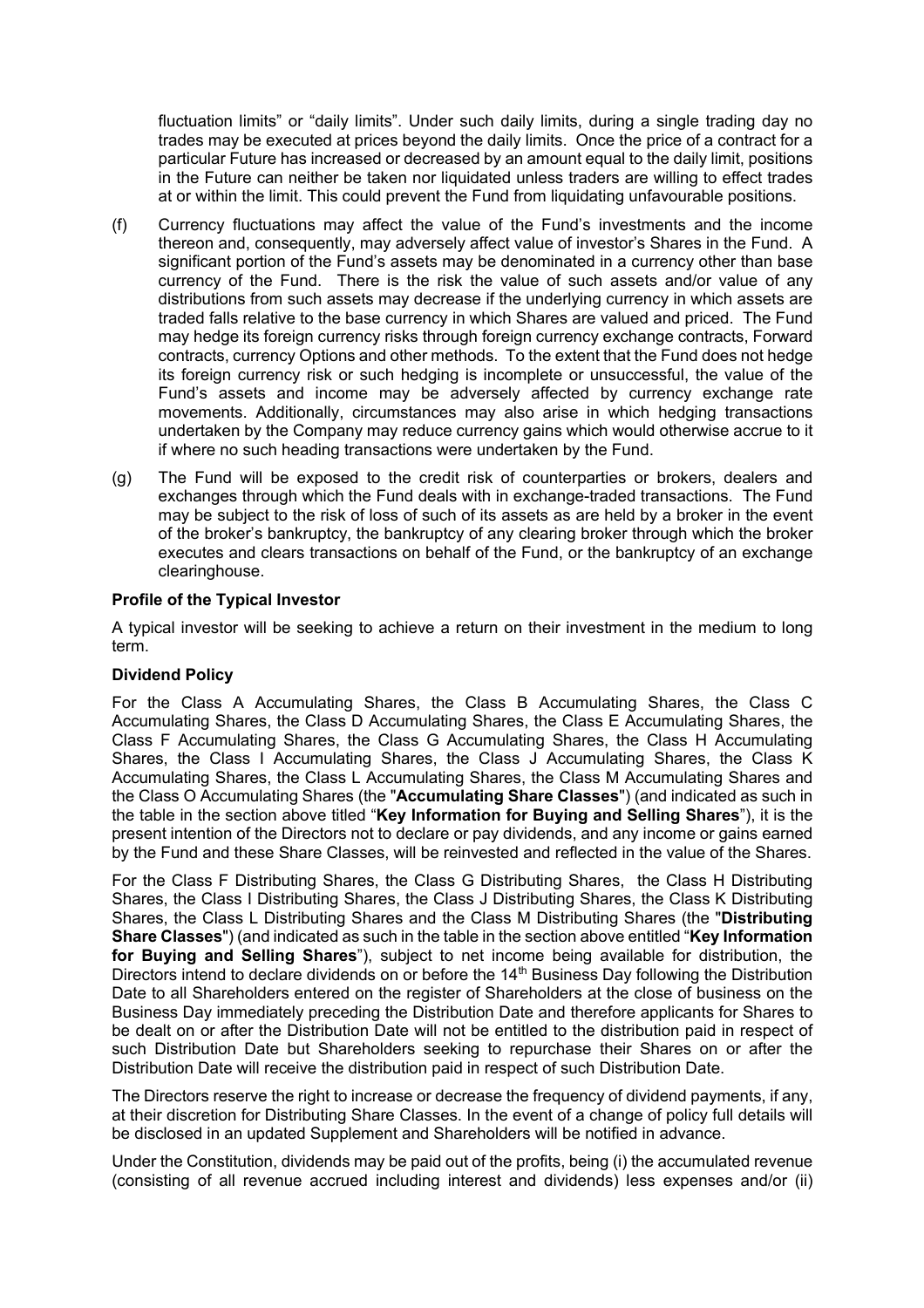realised and unrealised capital gains on the disposal/valuation of investments and other funds less realised and unrealised accumulated capital losses of the Fund or (iii) out of capital.

Dividends are paid out of capital to allow the provision of income to Shareholders of the Distributing Share Classes, in the event of insufficient income being in the Fund for a particular period.

Dividends will be paid to Shareholders by electronic transfer to the relevant Shareholder's bank account of record on the initial Application Form in the currency of denomination of the relevant Distributing Share Classes at the expense of the payee and within such timeframe as discussed above. The net income available for distribution in respect of the relevant Share Class will be determined in accordance with the relevant law and generally accepted accounting principles consistently applied.

Please also refer to the section in the Prospectus entitled "**Dividend Policy**".

## **Key Information for Buying and Selling Shares**

| <b>Class</b>                                   | <b>Initial Issue Price/ Issue Price</b>                                                                                                                                                               | <b>Minimum</b><br>Shareholding | <b>Minimum</b><br>Initial<br><b>Investment</b><br>Amount** | <b>Minimum</b><br><b>Additional</b><br><b>Investment</b><br>Amount** |
|------------------------------------------------|-------------------------------------------------------------------------------------------------------------------------------------------------------------------------------------------------------|--------------------------------|------------------------------------------------------------|----------------------------------------------------------------------|
| Class A $\in$<br>Shares<br>Accumulating        | The prevailing issue price for the<br>corresponding Share Class in the<br>Davy Defensive High Yield Fund, a<br>sub-fund of Skyline Umbrella Fund<br>p.l.c. which will be available at<br>www.Davy.ie. | N/A                            | €500                                                       | €100                                                                 |
| Class $B \in$<br><b>Shares</b><br>Accumulating | The prevailing issue price for the<br>corresponding Share Class in the<br>Davy Defensive High Yield Fund, a<br>sub-fund of Skyline Umbrella Fund<br>p.l.c. which will be available at<br>www.Davy.ie. | N/A                            | €500                                                       | €100                                                                 |
| Class $C \in$<br>Shares<br>Accumulating        | The prevailing issue price for the<br>corresponding Share Class in the<br>Davy Defensive High Yield Fund, a<br>sub-fund of Skyline Umbrella Fund<br>p.l.c. which will be available at<br>www.Davy.ie. | N/A                            | €500                                                       | €100                                                                 |
| Class D $\epsilon$<br>Shares<br>Accumulating   | The prevailing issue price for the<br>corresponding Share Class in the<br>Davy Defensive High Yield Fund, a<br>sub-fund of Skyline Umbrella Fund<br>p.l.c. which will be available at<br>www.Davy.ie. | N/A                            | €500                                                       | €100                                                                 |
| Class $E \in$<br>Shares<br>Accumulating        | The prevailing issue price for the<br>corresponding Share Class in the<br>Davy Defensive High Yield Fund, a<br>sub-fund of Skyline Umbrella Fund<br>p.l.c. which will be available at<br>www.Davy.ie. | N/A                            | €500                                                       | €100                                                                 |
| Class F £<br>Shares<br>Accumulating            | The prevailing issue price for the<br>corresponding Share Class in the<br>Davy Defensive High Yield Fund, a<br>sub-fund of Skyline Umbrella Fund                                                      | N/A                            | £500                                                       | £100                                                                 |

Details of all share classes are set out in the table below.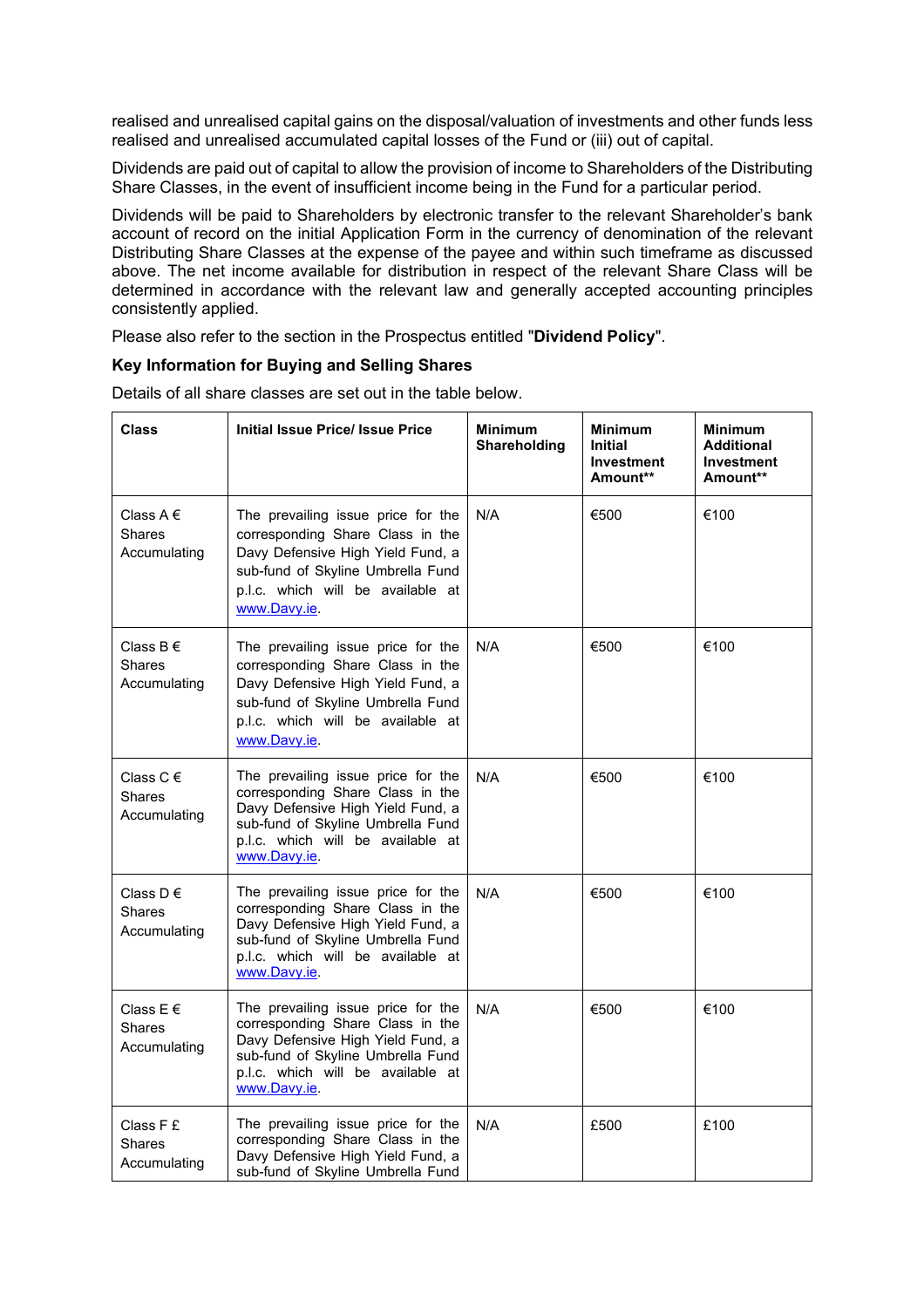| <b>Class</b>              | <b>Initial Issue Price/ Issue Price</b>                                                                                                                                                               | <b>Minimum</b><br>Shareholding | <b>Minimum</b><br><b>Initial</b><br>Investment<br>Amount** | <b>Minimum</b><br><b>Additional</b><br><b>Investment</b><br>Amount** |
|---------------------------|-------------------------------------------------------------------------------------------------------------------------------------------------------------------------------------------------------|--------------------------------|------------------------------------------------------------|----------------------------------------------------------------------|
|                           | p.l.c. which will be available at<br>www.Davy.ie.                                                                                                                                                     |                                |                                                            |                                                                      |
| Class F £<br>Distributing | The prevailing issue price for the<br>corresponding Share Class in the<br>Davy Defensive High Yield Fund, a<br>sub-fund of Skyline Umbrella Fund<br>p.l.c. which will be available at<br>www.Davy.ie. | N/A                            | £500                                                       | £100                                                                 |
| Class G £<br>Accumulating | The prevailing issue price for the<br>corresponding Share Class in the<br>Davy Defensive High Yield Fund, a<br>sub-fund of Skyline Umbrella Fund<br>p.l.c. which will be available at<br>www.Davy.ie  | N/A                            | £500                                                       | £100                                                                 |
| Class G £<br>Distributing | The prevailing issue price for the<br>corresponding Share Class in the<br>Davy Defensive High Yield Fund, a<br>sub-fund of Skyline Umbrella Fund<br>p.l.c. which will be available at<br>www.Davy.ie. | N/A                            | £500                                                       | £100                                                                 |
| Class H £<br>Accumulating | The prevailing issue price for the<br>corresponding Share Class in the<br>Davy Defensive High Yield Fund, a<br>sub-fund of Skyline Umbrella Fund<br>p.l.c. which will be available at<br>www.Davy.ie. | N/A                            | £500                                                       | £100                                                                 |
| Class H £<br>Distributing | The prevailing issue price for the<br>corresponding Share Class in the<br>Davy Defensive High Yield Fund, a<br>sub-fund of Skyline Umbrella Fund<br>p.l.c. which will be available at<br>www.Davy.ie. | N/A                            | £500                                                       | £100                                                                 |
| Class I E<br>Accumulating | The prevailing issue price for the<br>corresponding Share Class in the<br>Davy Defensive High Yield Fund, a<br>sub-fund of Skyline Umbrella Fund<br>p.l.c. which will be available at<br>www.Davy.ie. | N/A                            | £500                                                       | £100                                                                 |
| Class I £<br>Distributing | The prevailing issue price for the<br>corresponding Share Class in the<br>Davy Defensive High Yield Fund, a<br>sub-fund of Skyline Umbrella Fund<br>p.l.c. which will be available at<br>www.Davy.ie. | N/A                            | £500                                                       | £100                                                                 |
| Class J £<br>Accumulating | The prevailing issue price for the<br>corresponding Share Class in the<br>Davy Defensive High Yield Fund, a<br>sub-fund of Skyline Umbrella Fund<br>p.l.c. which will be available at<br>www.Davy.ie. | N/A                            | £500                                                       | £100                                                                 |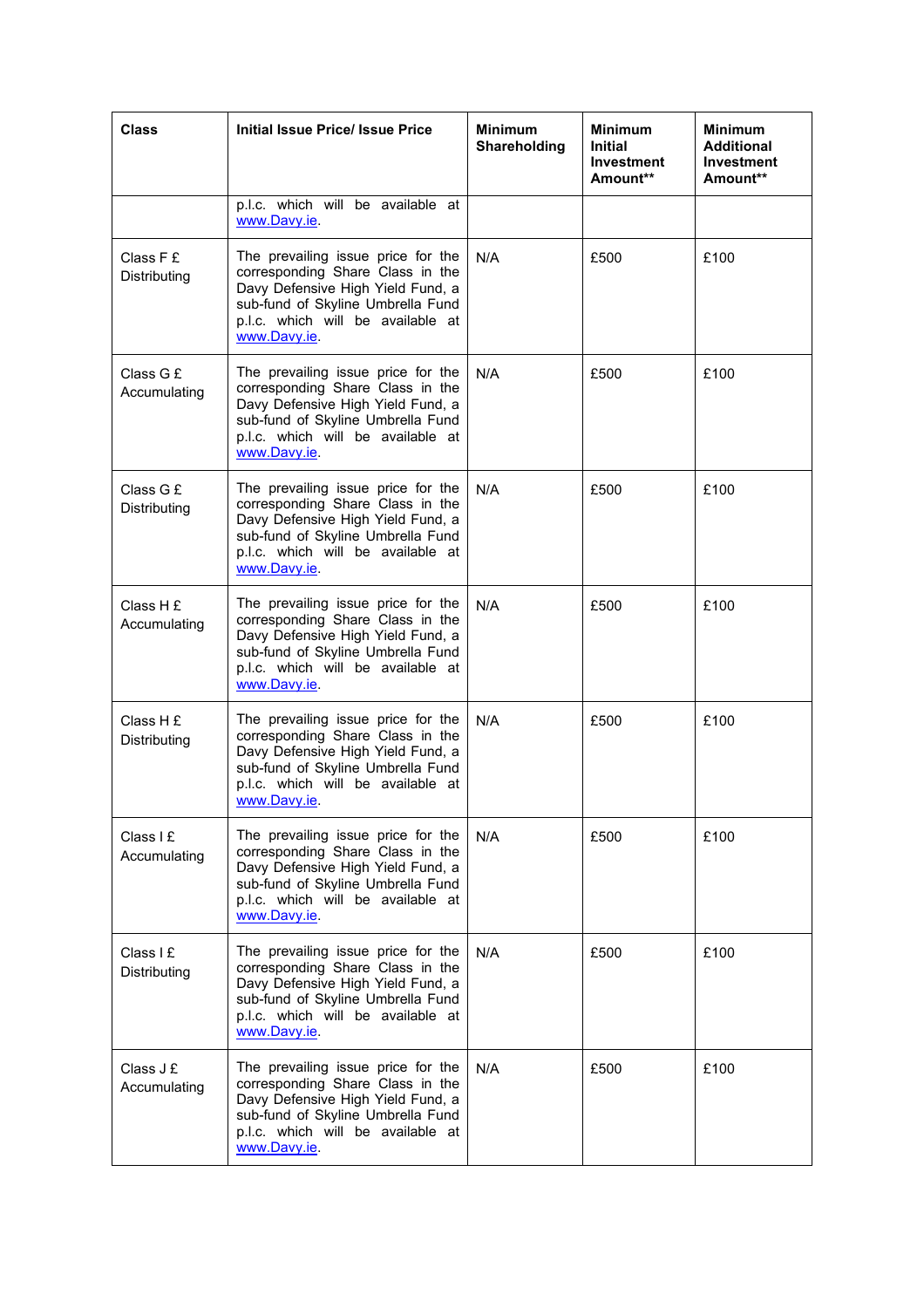| <b>Class</b>                                        | <b>Initial Issue Price/ Issue Price</b>                                                                                                                                                              | <b>Minimum</b><br>Shareholding | <b>Minimum</b><br><b>Initial</b><br><b>Investment</b><br>Amount** | <b>Minimum</b><br><b>Additional</b><br><b>Investment</b><br>Amount** |
|-----------------------------------------------------|------------------------------------------------------------------------------------------------------------------------------------------------------------------------------------------------------|--------------------------------|-------------------------------------------------------------------|----------------------------------------------------------------------|
| Class $Jf$<br><b>Distributing</b>                   | The prevailing issue price for the<br>corresponding Share Class in the<br>Davy Defensive High Yield Fund, a<br>sub-fund of Skyline Umbrella Fund<br>p.l.c. which will be available at<br>www.Davy.ie | N/A                            | £500                                                              | £100                                                                 |
| Class K £<br><b>Shares</b><br>Accumulating          | £1                                                                                                                                                                                                   | N/A                            | £500                                                              | £100                                                                 |
| Class K £<br><b>Shares</b><br>Distributing          | £1                                                                                                                                                                                                   | N/A                            | £500                                                              | £100                                                                 |
| Class L £<br><b>Shares</b><br>Accumulating          | £1                                                                                                                                                                                                   | N/A                            | £500                                                              | £100                                                                 |
| Class L £<br><b>Shares</b><br>Distributing          | £1                                                                                                                                                                                                   | N/A                            | £500                                                              | £100                                                                 |
| Class M $\epsilon$<br><b>Shares</b><br>Accumulating | €1                                                                                                                                                                                                   | N/A                            | €500                                                              | €100                                                                 |
| Class M $\epsilon$<br><b>Shares</b><br>Distributing | $\epsilon$ 1                                                                                                                                                                                         | N/A                            | €500                                                              | €100                                                                 |
| Class $O \in$<br><b>Shares</b><br>Accumulating      | $\epsilon$ 1                                                                                                                                                                                         | N/A                            | €500                                                              | €100                                                                 |

Class O Accumulating Shares do not bear any Investment Management Fees or performance fees and are restricted to Davy personnel. Shares of any Class cannot be switched for Shares of Class O Accumulating.

\*\*Subject to the discretion of the Directors (or their delegate) in each case to allow lesser amounts.

Applications for Shares and/or applications for the redemption of Shares along with all required anti-money laundering documentation must be received by the Dealing Deadline. Applications for Shares will only be accepted on a cleared funds basis in the Base Currency.

Applications received after the Dealing Deadline for the relevant Dealing Day shall be deemed to have been received by the next Dealing Deadline, save in exceptional circumstances where the Directors may in their absolute discretion (reasons to be documented) determine and provided the Applications are received before the Valuation Point for the relevant Dealing Day. Repurchase requests received after the Dealing Deadline shall be treated as having been received by the following Dealing Deadline, save in exceptional circumstances where the Directors may in their absolute discretion (reasons to be documented) determine and provided they are received before the Valuation Point for the relevant Dealing Day.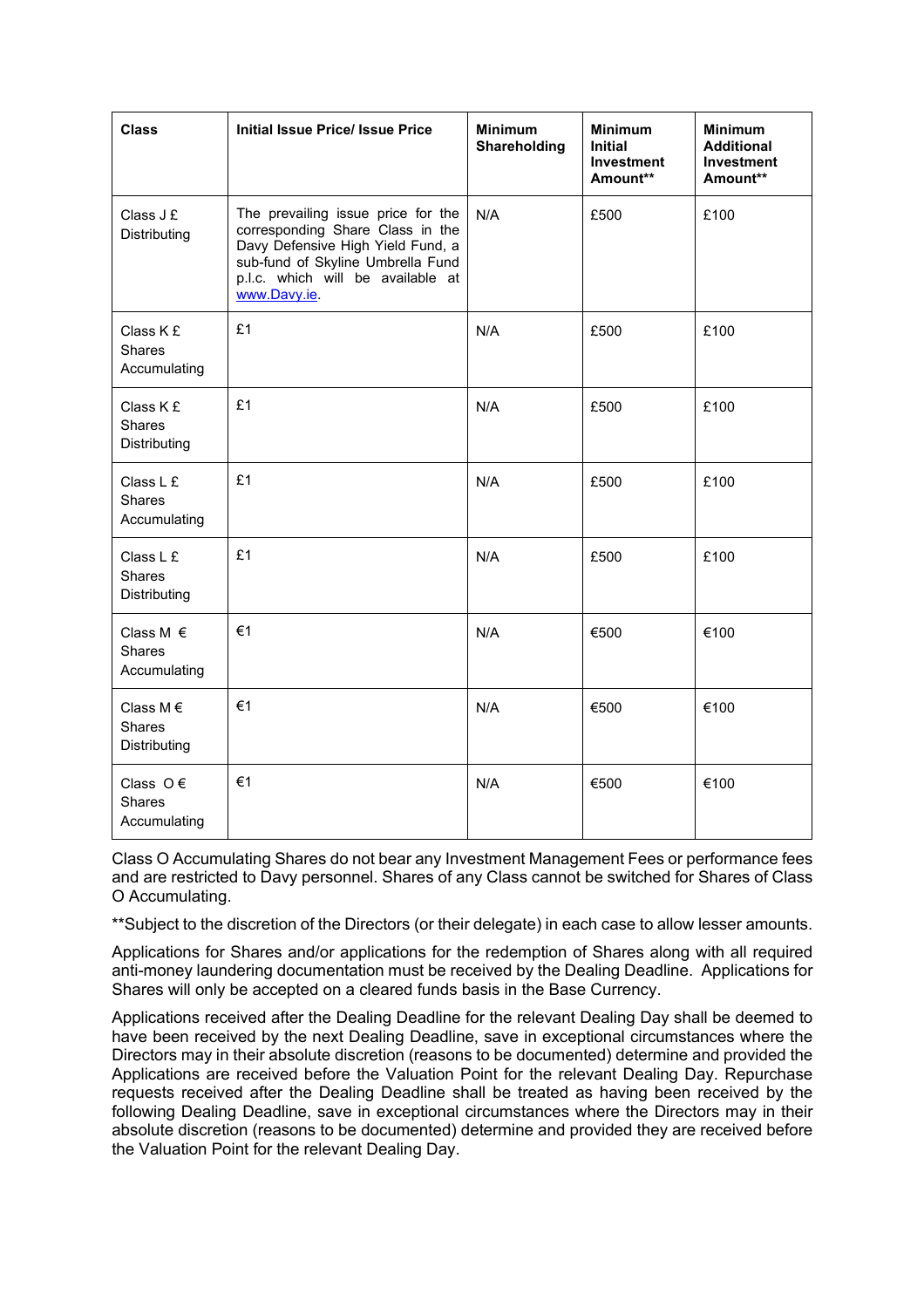Subscription Settlement Date: Subscription monies should be paid to the account specified in the Application Form (or such other account specified by the Administrator) so as to be received by no later than three Business Days after the relevant Dealing Day. If payment in full and/or a properly completed Application Form along with all required anti-money laundering documentation have not been received by the relevant times stipulated above, the application may be refused.

Redemption Settlement Date: Payment of Repurchase Proceeds will be made by electronic transfer to the account of the redeeming Shareholder at the risk and expense of the Shareholder normally within three Business Days of the relevant Dealing Day and, in all cases, will be paid within ten Business Days of the Dealing Deadline for the relevant Dealing Day, provided that all the required documentation has been furnished to and received by the Administrator.

# **Initial Offer Period/Offer Period**

The Initial Offer Period for Class A € Accumulating Shares, Class B € Accumulating Shares, Class C € Accumulating Shares, Class D € Accumulating Shares, Class M € Accumulating, Class G £ Accumulating, Class H £ Accumulating and Class H £ Distributing will start at 9.00 a.m. (Dublin time) on 20 December 2021. The final date of the Initial Offer Period will be 5.00 p.m. (Dublin time) on 20 June 2022 or such earlier or later date as the Directors may determine.

The Initial Offer Period for Class K £ Accumulating Shares, the Class L £ Accumulating Shares, the Class K £ Distributing Shares and the Class L £ Distributing Shares will start at 9.00 a.m. (Dublin time) on 20 December 2021. The final date of the Initial Offer Period will be 5.00 p.m. (Dublin time) on 20 June 2022 or such earlier or later date as the Directors may determine.

The Initial Offer Period for Class O € Accumulating Shares will start at 9.00 a.m. (Dublin time) on 20 December 2021. The final date of the Initial Offer Period will be 5.00 p.m. (Dublin time) on 20 June 2022 or such earlier or later date as the Directors may determine.

# **Anti-Dilution Levy**

The Directors may, where there are net subscriptions or redemptions, charge an Anti-Dilution Levy which will be calculated to cover the costs of acquiring or selling investments as a result of net subscriptions or redemptions on any Dealing Day, which will include any dealing spreads, commissions and will be charged in circumstances where the Directors believe it is necessary to prevent an adverse effect on the value of the assets of the Fund. The level of the Anti-Dilution Levy may vary but at no time shall exceed a maximum of 3% of the Net Asset Value of the Fund.

## **Publication**

The Net Asset Value per Share will be published 1 Business Day following the relevant Dealing Day on www.davy.ie and may also be published in Irish financial press on a weekly basis.

| <b>Class</b>                         | <b>Investment</b><br><b>Management Fee</b> | <b>Administrator</b><br><b>Fee</b> | <b>Depositary</b><br>Fee | <b>Performance</b><br><b>Fee</b> |
|--------------------------------------|--------------------------------------------|------------------------------------|--------------------------|----------------------------------|
| Class A $\in$ Shares<br>Accumulating | 0.425%                                     | 0.085%                             | 0.0175%                  | 0%                               |
| Class $B \in$ Shares<br>Accumulating | 0.55%                                      | 0.085%                             | 0.0175%                  | $0\%$                            |
| Class C $\in$ Shares<br>Accumulating | 1.40%                                      | 0.085%                             | 0.0175%                  | $0\%$                            |
| Class $D \in$ Shares<br>Accumulating | 0.675%                                     | 0.085%                             | 0.0175%                  | $0\%$                            |
| Class $E \in Shares$<br>Accumulating | 1.10%                                      | 0.085%                             | 0.0175%                  | $0\%$                            |

### **Fees and Expenses**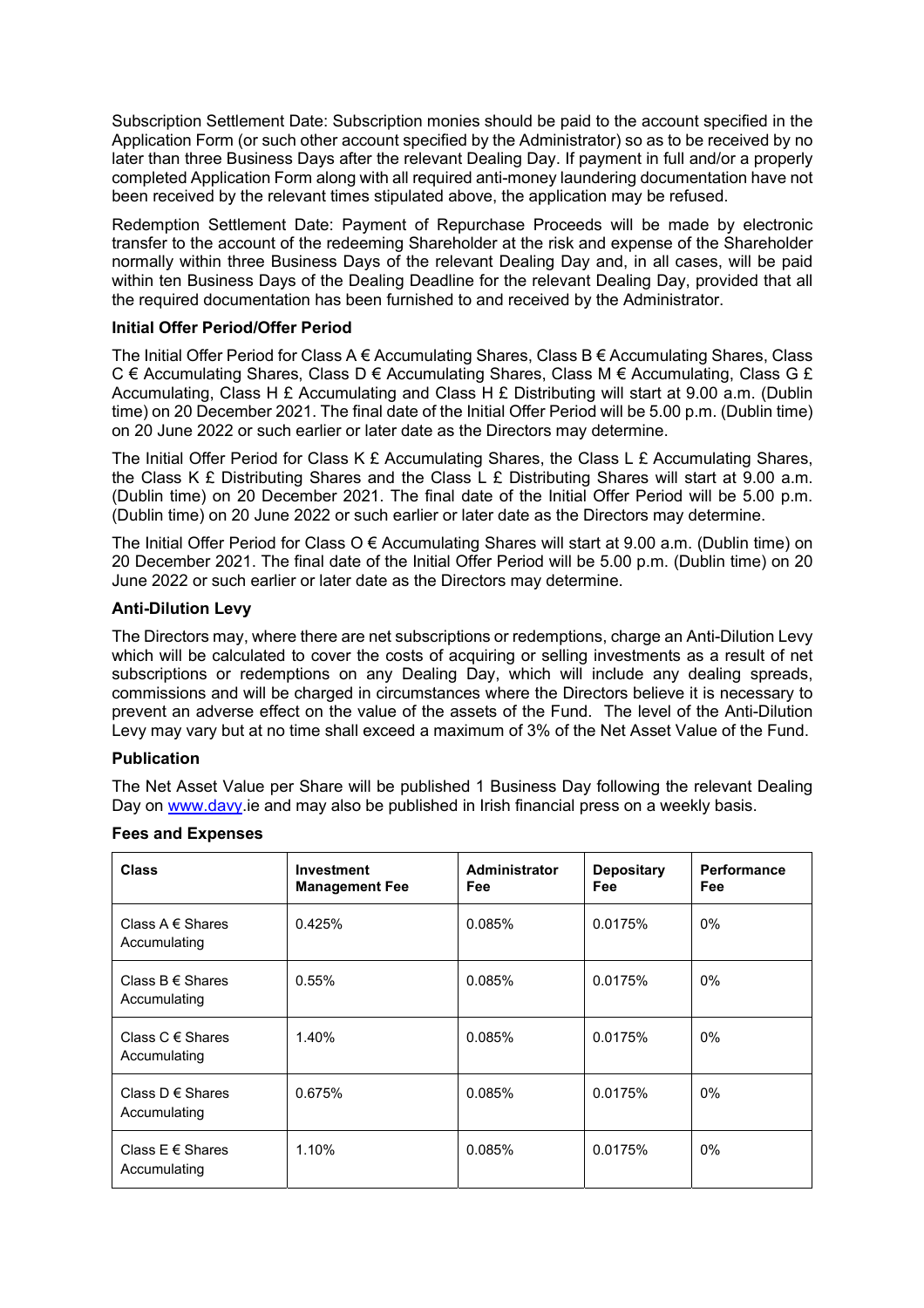| <b>Class</b>                         | Investment<br><b>Management Fee</b> | <b>Administrator</b><br>Fee | <b>Depositary</b><br>Fee | Performance<br>Fee |
|--------------------------------------|-------------------------------------|-----------------------------|--------------------------|--------------------|
| Class F £ Shares<br>Accumulating     | 0.55%                               | 0.085%                      | 0.0175%                  | 0%                 |
| Class F £ Shares<br>Distributing     | 0.55%                               | 0.085%                      | 0.0175%                  | 0%                 |
| Class G £ Shares<br>Accumulating     | 0.675%                              | 0.085%                      | 0.0175%                  | 0%                 |
| Class G £ Shares<br>Distributing     | 0.675%                              | 0.085%                      | 0.0175%                  | 0%                 |
| Class H £ Shares<br>Accumulating     | 0.75%                               | 0.085%                      | 0.0175%                  | 0%                 |
| Class H £ Shares<br>Distributing     | 0.75%                               | 0.085%                      | 0.0175%                  | 0%                 |
| Class I £ Shares<br>Accumulating     | 1.10%                               | 0.085%                      | 0.0175%                  | 0%                 |
| Class I £ Shares<br>Distributing     | 1.10%                               | 0.085%                      | 0.0175%                  | 0%                 |
| Class J £ Shares<br>Accumulating     | 1.4%                                | 0.085%                      | 0.0175%                  | 0%                 |
| Class J £ Shares<br>Distributing     | 1.4%                                | 0.085%                      | 0.0175%                  | 0%                 |
| Class K £ Shares<br>Accumulating     | 1.25%                               | 0.085%                      | 0.0175%                  | 0%                 |
| Class K £ Shares<br>Distributing     | 1.25%                               | 0.085%                      | 0.0175%                  | 0%                 |
| Class L £ Shares<br>Accumulating     | 1.50%                               | 0.085%                      | 0.0175%                  | 0%                 |
| Class L £ Shares<br>Distributing     | 1.50%                               | 0.085%                      | 0.0175%                  | 0%                 |
| Class M € Shares<br>Accumulating     | 0.3%                                | 0.085%                      | 0.0175%                  | 0%                 |
| Class M € Shares<br>Distributing     | 0.3%                                | 0.085%                      | 0.0175%                  | 0%                 |
| Class $O \in$ Shares<br>Accumulating | 0%                                  | 0.085%                      | 0.0175%                  | 0%                 |